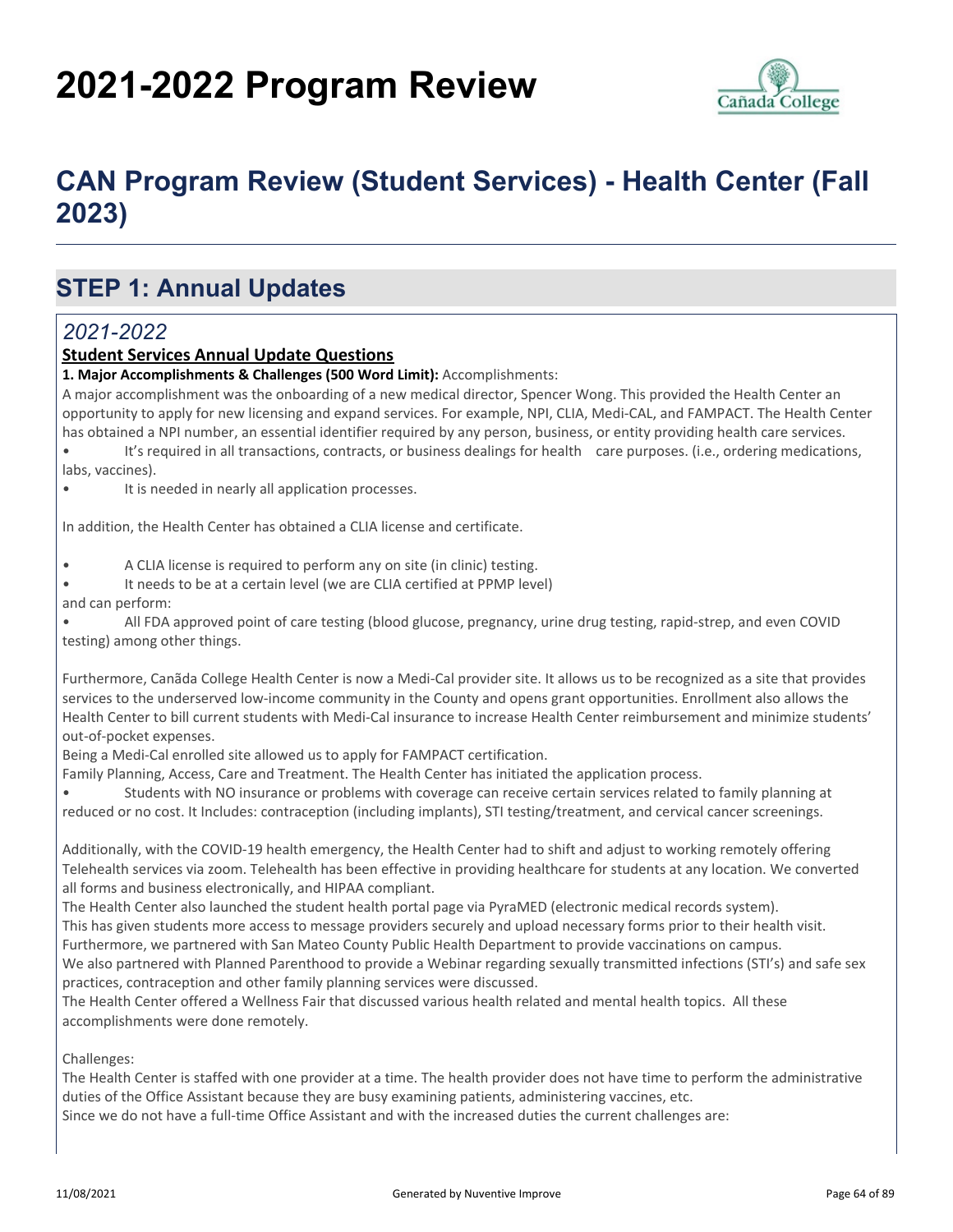- No one is available at the front desk to answer phones, greet students or answer general inquiries after 1:30pm
- No one is available to do a health screen or register students
- No one is available to assist with the student health portal page

#### with technical issues

- No one is available to make certain the proper forms have been completed prior to the health visit
- No one is available to make appointments for students
- No one is available to make cash and credit transactions for services rendered
- No one can do billing processes
- Outreach efforts are compromised
- No one will be available to contact the Nurse if an emergency arises
- Not having enough time for new trainings required by FAMPACT and Medi-Cal
- No one will be available to screen and enroll students for FAMPACT

With the expansion of services, it is imperative, for the smooth operation of the Health Center to be accessible and on a timely manner to prevent delays in patient care by always having a front desk full time Office Assistant while the Health Center is open.

**2. Proposed Changes:** Dr. Wong is proposing an expansion of more services so we can be more equitable and inclusive to our student population such as:

- Gender affirming care
- FAMPACT covered services (once site is certified), as mentioned previously.
- IUD and Nexplanon placement

The Health Center staff's job is going to be impacted with increased duties, professional trainings, and responsibilities. Therefore:

• A full-time office assistant is crucial to monitor walk-ins, manage crowd control answer general inquiries, answer urgent calls in addition to her other administrative duties.

#### **3A. Impact of Resource Allocations Process:** NA

**3B. Disproportionately Impacted Students Affect:** Refer to PCC report

**4. SAOs and SLOs:** Students were sent a satisfaction questionnaire about health services received during their encounter.

- 1. Were your health needs adequately addressed?
- ? Yes ?No
- 2. Was your privacy protected? ?Yes ?No
- 3. Were you seen in a timely manner?
- ?Yes ?No
- 4. The Health Center is open 9:00 am to 3:00 pm, Monday through Thursdays. Are these hours convenient for you? ?Yes ?No

Comment:

5. The health center offers prescription medication, birth control, physical exams (when open), treatment of minor illnesses, immunization, and blood work. Are you satisfied with the variety of services?

?Yes ?No

6. What is your overall satisfaction with the health center?

?Extremely satisfied ?Satisfied unsatisfied ?

**5. SAO/SLO Assessment Results and Impact:** SAO: Students will report a satisfaction rate of at least 90% on all major components of Health Center service provision.

100% of students responded to the survey, they had a 100% satisfaction rate for health services and staff.

SLO: The Health Center will continue to use surveys, while researching and conducting sampling of alternative methods to reach